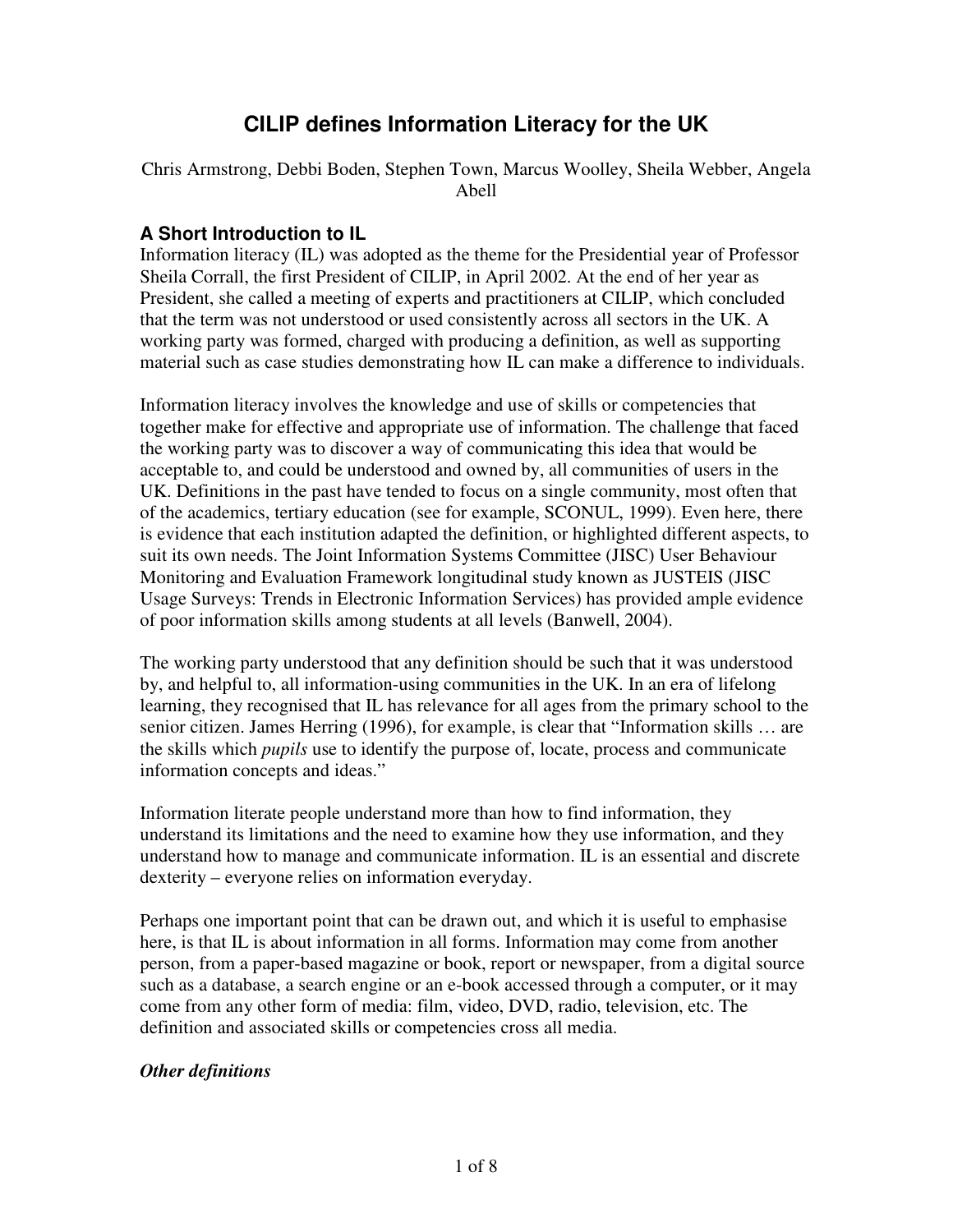Perhaps the most recent alternative definition to the one offered here is that originating in the UNESCO-sponsored Meeting of Experts on Information Literacy in Prague:

"Information Literacy encompasses knowledge of one's information concerns and needs, and the ability to identify, locate, evaluate, organize and effectively create, use and communicate information to address issues or problems at hand; it is a prerequisite for participating effectively in the Information Society, and is part of the basic human right of life long learning." (US National Commission on Library and Information Science, 2003)

The United States and Australia have used the same construct in their earlier definitions: "To be information literate, a person must be able to recognise when information is needed and have the ability to locate, evaluate, and use effectively the needed information." (American Library Association, 1998)

"Information literacy is an understanding and set of abilities enabling individuals to 'recognise when information is needed and have the capacity to locate, evaluate, and use effectively the needed information'." (CAUL, 2004)

While Sheila Webber, who was a part of the CILIP working party, had also developed an earlier definition:

"… information literacy is the adoption of appropriate information behaviour to obtain, through whatever channel or medium, information well fitted to information needs, together with a critical awareness of the importance of wise and ethical use of information in society." (Webber and Johnston, 2003)

Some common threads can immediately be seen in these (and our) definitions. The CILIP definition, which appears below, is:

**The Information literacy** is knowing when and why you need information, where to find it, and how to evaluate, use and communicate it in an ethical manner."

The definition tries to encapsulate the important elements simply, and in plain English, so that it can serve as a base-line interpretation of IL for all communities in the UK. The skills, which follow it, serve to explain in greater detail what it means to be information literate. SCONUL have used a similar approach using seven "headline skills" (SCONUL, 1999).

### *ICT and Media Literacy*

Information Technology (IT) and Information and Communications Technology (ICT) often are used largely without any attributed definitions; some see ICT and IL as deeply intertwined, with the term 'e-literacy' sometimes used to convey the union of the two, while others see no need for a distinction. For example, the Department of Education and Skills', *Towards a unified e-learning strategy,* made reference to "raising ICT literacy" and noted that, "[f]or skills for Life: e-learning can help adults in developing their literacy and numeracy skills, while also building ICT skills for life and work" (Department of Education and Skills, 2003). It made only one reference to IL, despite frequently referring to "econom[ies] of scale through wide access to digital resources and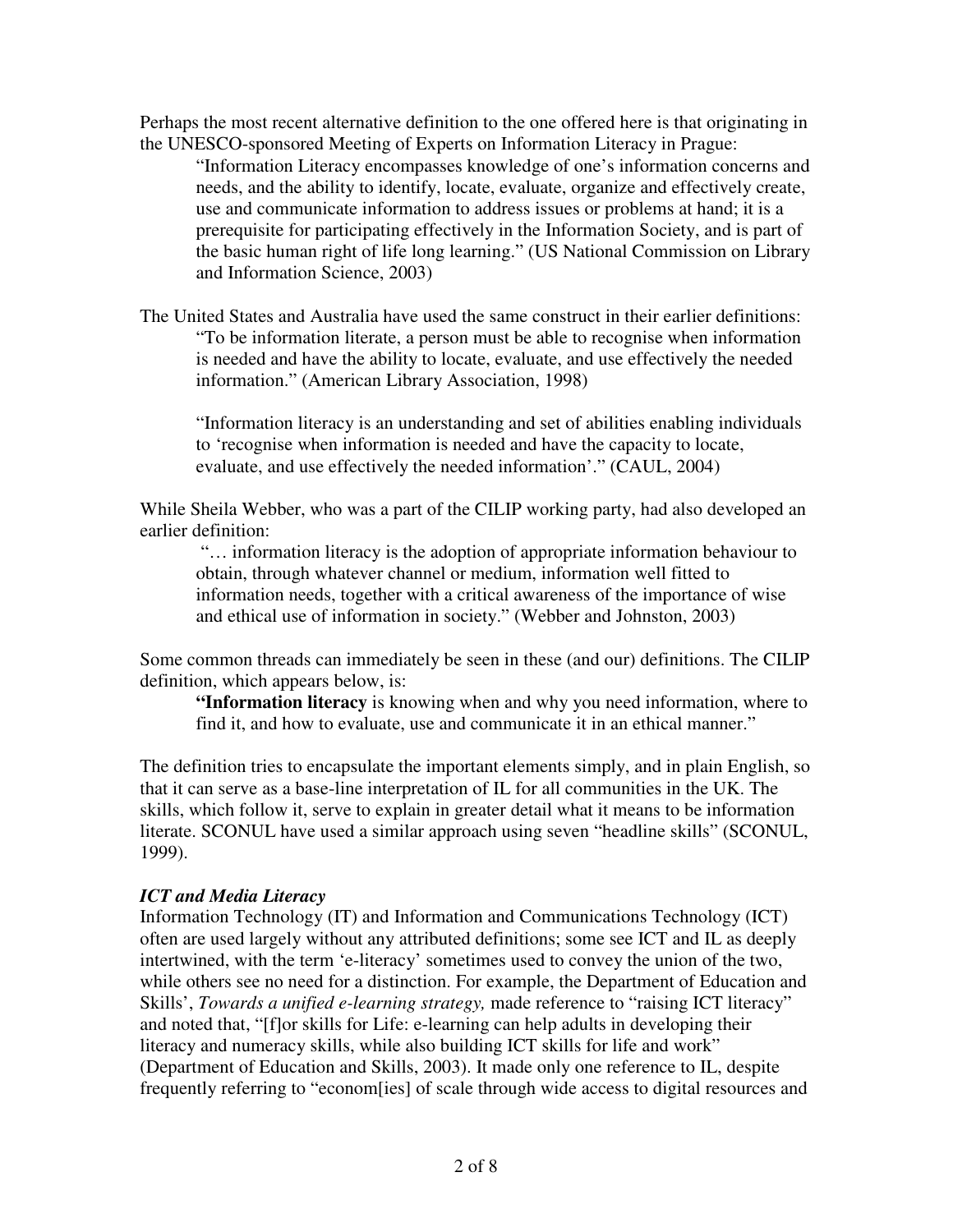information systems, combined." CILIP does not subscribe to the view that all these terms are synonyms.

The term 'media literacy' was also coined in mid-2004 to join visual and other literacies (Ofcom, 2004). Ofcom say that while there is no agreed definition, "media literacy is a range of skills including the ability to access, analyse, evaluate and produce communications in a variety of forms" and that "it moves from merely recognising and comprehending information to the higher order critical thinking skills such as questioning, analysing and evaluating that information." Confusing similarities with the IL concept can be seen, indeed, it should be noted that these elements are included in our definition and have always been included in the other definitions mentioned above.

Like media literacy, IL has no agreed, universally-accepted definition, but unlike media literacy there have been repeated attempts to define or circumscribe it. A useful and comprehensive review by Professor Sirje Virkus was recently published (Virkus, 2003). In an attempt to draw a line under this debate  $-$  at least for the  $UK - CILIP$  has produced this simple definition, supported by a list of skills or competencies, with examples of issues for each of these skills.

## *A context for Information Literacy*

Information Literacy is here defined as a part of knowledge or learning, and this is in accordance with the views of the Department of Education and Skills. It comprises a series of skills or competencies that must be acquired. There are other aspects. One might say that an information literate person should have an ability to be a lifelong learner and to reflect on what they are doing. That is not part of IL; rather it is a necessary attitude, as you cannot develop IL without it.

In his recent book, Herring argues "that information literacy is a broader term, which encompasses not only skills but also attitudes to and motivation for learning"; and cites Loertscher (2000) who argued that 'reading and enjoyment of literature' are within the scope of information literacy. While CILIP has defined information literacy only in terms of skills, we acknowledge the force of this argument, believing it self-evident that motivation and enjoyment of both learning and literature are necessarily present in someone who is truly information literate. IL is also about commitment to value, to worth and to success. The information literate person cares about the quality of the answer to whatever he or she is investigating, and is prepared to work to guarantee that quality.

Finally, we acknowledge that IL will mean slightly different things to different communities; it may also require a greater degree of skill or understanding by some communities than others. IL is relevant (and an important skill to be learned and used) in primary and secondary schools, in further and higher education, in business, and in leisure.

What follows is the definition, with its list of associated skills or competencies, as it can be found on the CILIP website

(http://www.cilip.org.uk/professionalguidance/informationliteracy/definition/).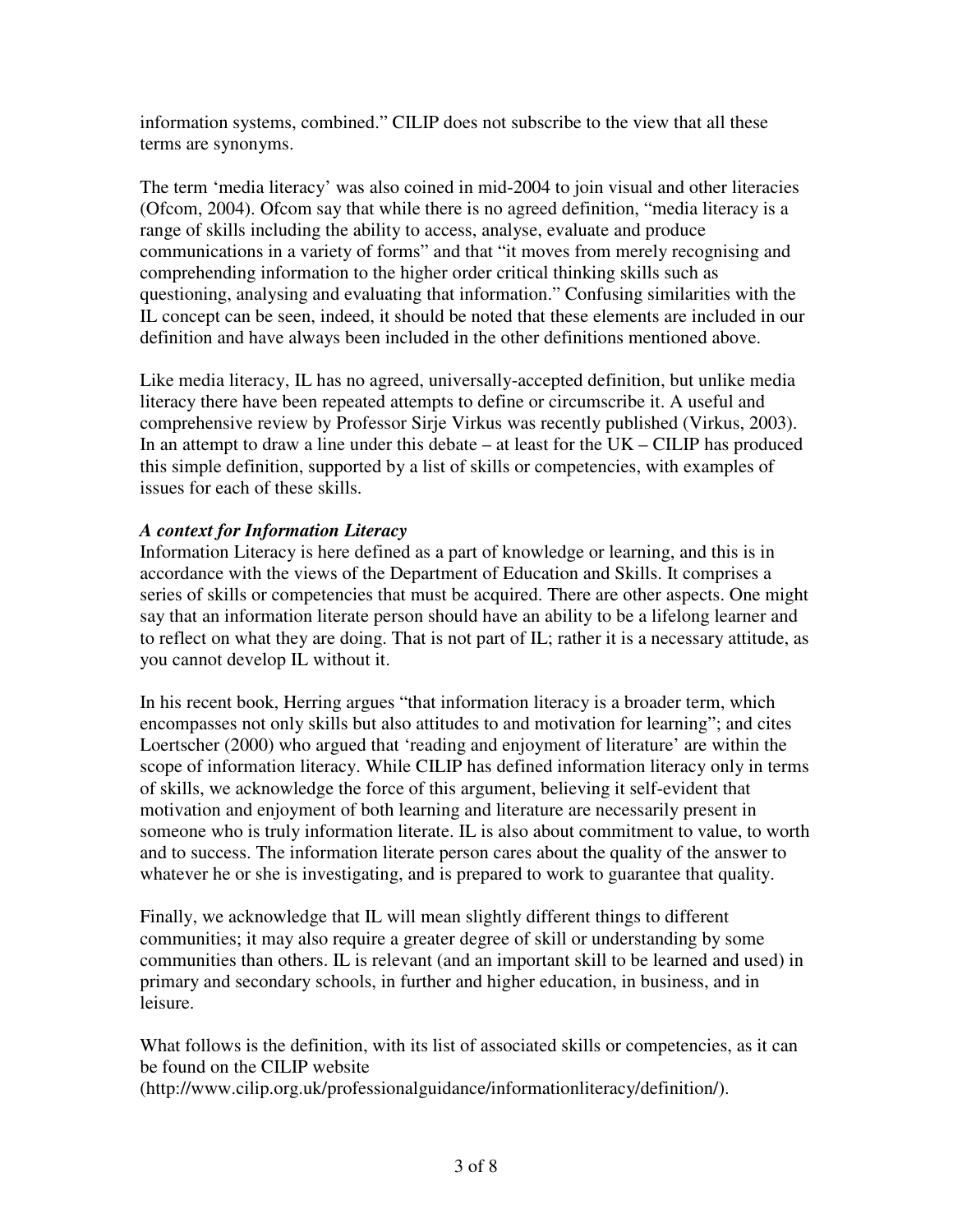### **The Definition**

**Information literacy** is knowing when and why you need information, where to find it, and how to evaluate, use and communicate it in an ethical manner.

This definition implies several skills. We believe that the skills (or competencies) that are required if an individual is to be information literate necessitate an understanding of:

- a need for information
- the resources available
- how to find information
- the need to evaluate results
- how to work with or exploit results
- ethics and responsibility of use
- how to communicate or share your findings
- how to manage your findings

These are explained in more detail below.

#### *The Skills*

#### **Understanding a need**

Recognising that information is needed; understanding why information is needed, what (and how much; what kind of) information is required, as well as any associated constraints (e.g. time, format, currency, access); recognising that information is available in a wide range of formats in various geographical and virtual locations. The ability to articulate a question and so develop a focus for the research is an important skill.

*Note:* Information may be available on paper (books, reference works, journals, magazines, newspapers, etc), digitally (on CD-ROMs, over the Internet or the World Wide Web, on DVDs, on your own computer or network, etc), through other media such as broadcast or film, or from a colleague or friend. It may or may not be conveniently close to hand and easily accessible, and quantifying your need and making a decision about the use of an information source may be tempered by the ease and speed with which an answer can be obtained.

#### **Understanding availability**

Be able to identify what resources are available for exploitation, where they are available, how to access them, the merits of individual resource types, and when it is appropriate to use them.

*Note:* As suggested, this requires an understanding of types of resource (paper-based, electronic/digital, human, etc) and when to use each; what are the merits of individual resource types; what are the differences between them. *Examples:*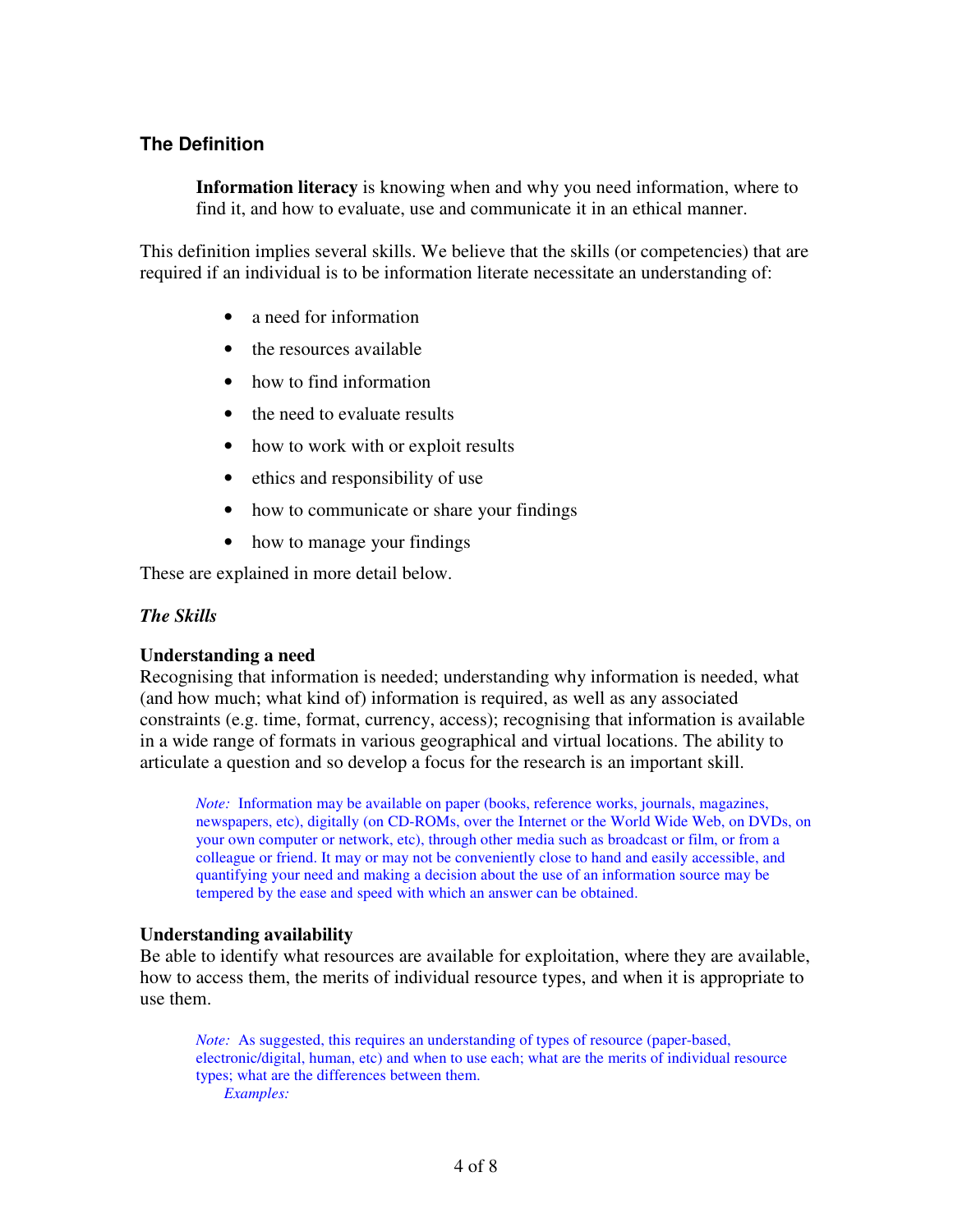- 1. A journal article may be available in print, as a part of an e-journal or as a record in a database of full-text articles
- 2. Not all search engines offer the same facilities
- 3. A company website, a market research report, or the website of a national statistical organisation may offer differing views
- 4. Access channels to information resources may vary according to who or where you are. e.g. For an 8 year old child, availability is subject to having to go through various gatekeepers such as their parents' views or willingness to buy books, the library's filtering policy, access to a computer at home or at their friends, etc. Whether the exact same information sources can be reached by different children depends on the local channels available to them.
- 5. Any resource may be subject to cultural, political, industrial, national or other bias. e.g. Newspapers are notoriously politically biased and this same bias is continued in Web news sources; it is also important to be aware that PR companies are employed to create 'spin'websites. Think, for example, of lobby group (e.g. animal rights, anti- or pro-abortion, extreme left or right wing political groups, religious groups/sects). The organisation behind the information you are being given may have an ulterior motive.

#### **Understanding how to find information**

An ability to search appropriate resources effectively and identify relevant information.

*Note:* Strategies need to be tailored to the resource being used, so as to get the best results from that resource. Users need to respond to search results – possibly because there are too few or too many – and know when to stop searching. An information literate person would also understand that, in addition to purposive searching, information can be acquired by browsing, scanning and monitoring information sources.

*Examples:*

- 1. Searching across several resources
- 2. Using back-of-book indexes
- 3. Using abstracting and indexing journals
- 4. Scanning RSS and news feeds
- 5. Participating in e-mail, discussion lists, bulletin boards, etc
- 6. Using hypertext, URLs, bookmarks, etc
- 7. Understanding and using Boolean logic
- 8. Understanding and using truncation
- 9. Understanding and using fielded data
- 10. De-duplicating search results
- 11. Understanding and using relevance and relevance-ranked searching

#### **Understand the need to evaluate results**

Be able to evaluate information for its authenticity, accuracy, currency, value and bias. Also, be able to evaluate the means by which the results were obtained in order to ensure that your approach did not produce misleading or incomplete results.

*Note:* This is not just whether the resource appears to answer the question, but whether it is intrinsically trustworthy.

*Examples:*

1. Use prior knowledge of author, editor, series, publisher

- 2. Examine
	- Relevance to problem/question/task in hand
	- Appropriateness of style for users
	- Availability of index, notes, bibliography, illustrations, multimedia, etc
	- Authenticity and origin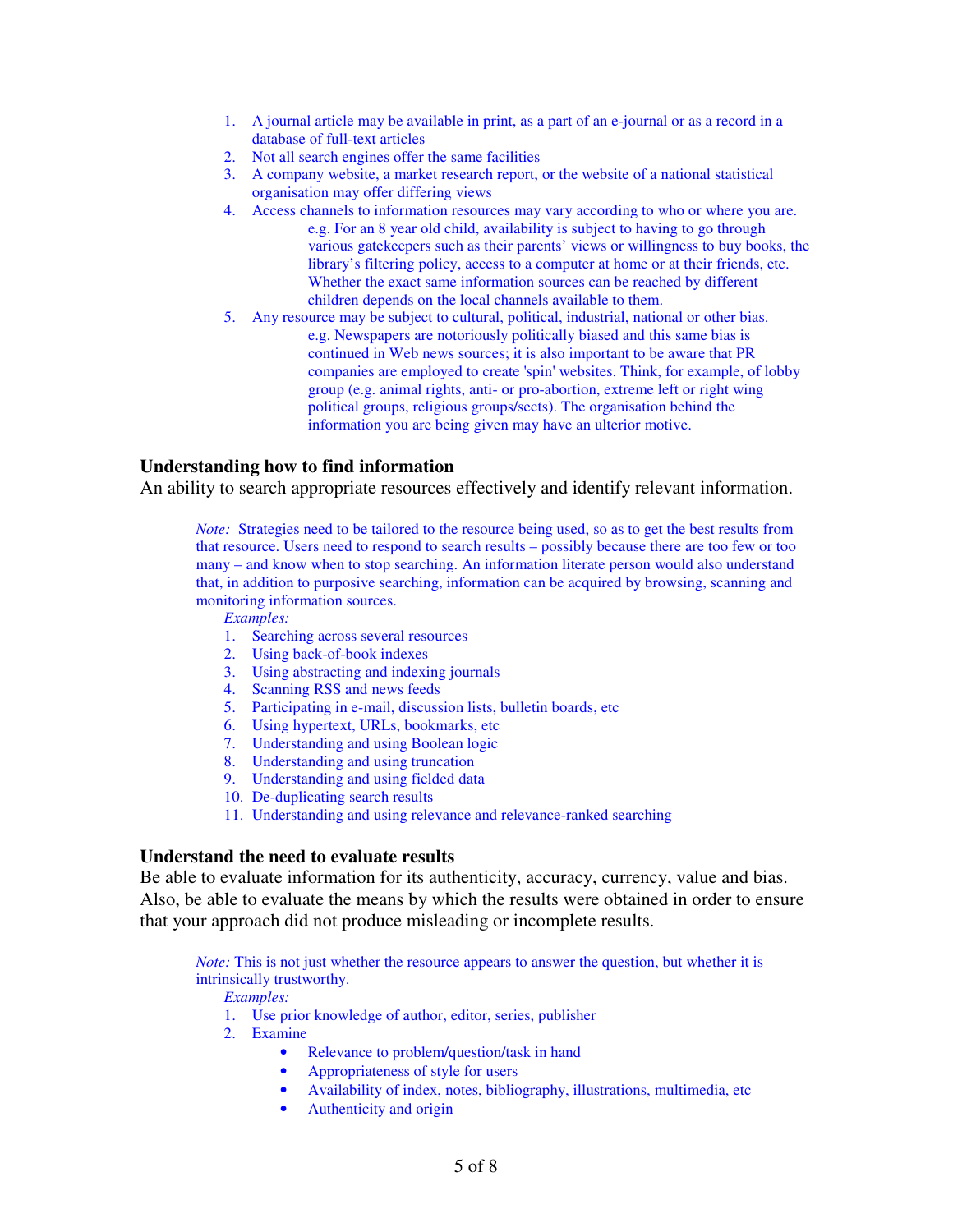- Authority (ownership, reputation, coverage, scope)
- Bias or point of view
- Error rate/accuracy
- Purpose/audience
- Currency/timeliness
- Consistency
- Design (output, presentation and arrangement)
- Organisation/Navigation (ease of use)
- Access and Use (documentation, accessibility, comparison with other sources)

#### **Understand how to work with or exploit results**

Analyse and work with the information to provide accurate, presentable research results, or to develop new knowledge and understanding.

*Note:* To understand, compare, combine, annotate, and apply (use) the information found. Recognise and understand a possible need for further information searching. *Examples:*

1. Use of appropriate software (spreadsheet / database / statistical / reference management / etc)

#### **Understand ethics and responsibility of use**

Know why information should be used in a responsible, culturally sensitive and ethical (professional, business, personal ethics) manner. Respect confidentiality and always give credit to other people's work. Understand the nature and uses of bias, in order to report appropriately. Where appropriate, provide a balanced (unbiased) report.

*Note:* This could include issues of intellectual property, plagiarism, unfair practice, fair use, freedom of information, data protection, codes of practice and ethical principles as set out by your employers, institution or professional body (e.g. CILIP).

*Examples:* CILIP's Ethical Principles and Code of Professional Practice for Library and Information Professionals are available at:

http://www.cilip.org.uk/professionalguidance/ethics/

#### **Understand how to communicate or share your findings**

The ability to communicate/share information in a manner or format that is appropriate to the information, the intended audience and situation.

*Note:* This goes beyond analysis to the synthesis, organisation and/or creation of further information, presented in an appropriate form. *Examples:*

- 1. Understanding of the advantages and disadvantages of different communications channels (e.g. web page, presentation, written report)
- 2. Participating effectively in collaborative writing and publication, including use of collaborative software (e.g. student group report; internal knowledge base; collaborative blog; wikipedia)
- 3. Understanding of appropriate writing styles (e.g. for reports, essays, presentation, etc)
- 4. Knowledge of citation style
- 5. Use of footnotes / end notes
- 6. Use of a succinct and easily understood style when reporting findings verbally
- 7. Use of appropriate style and understanding of conventions when using e-mail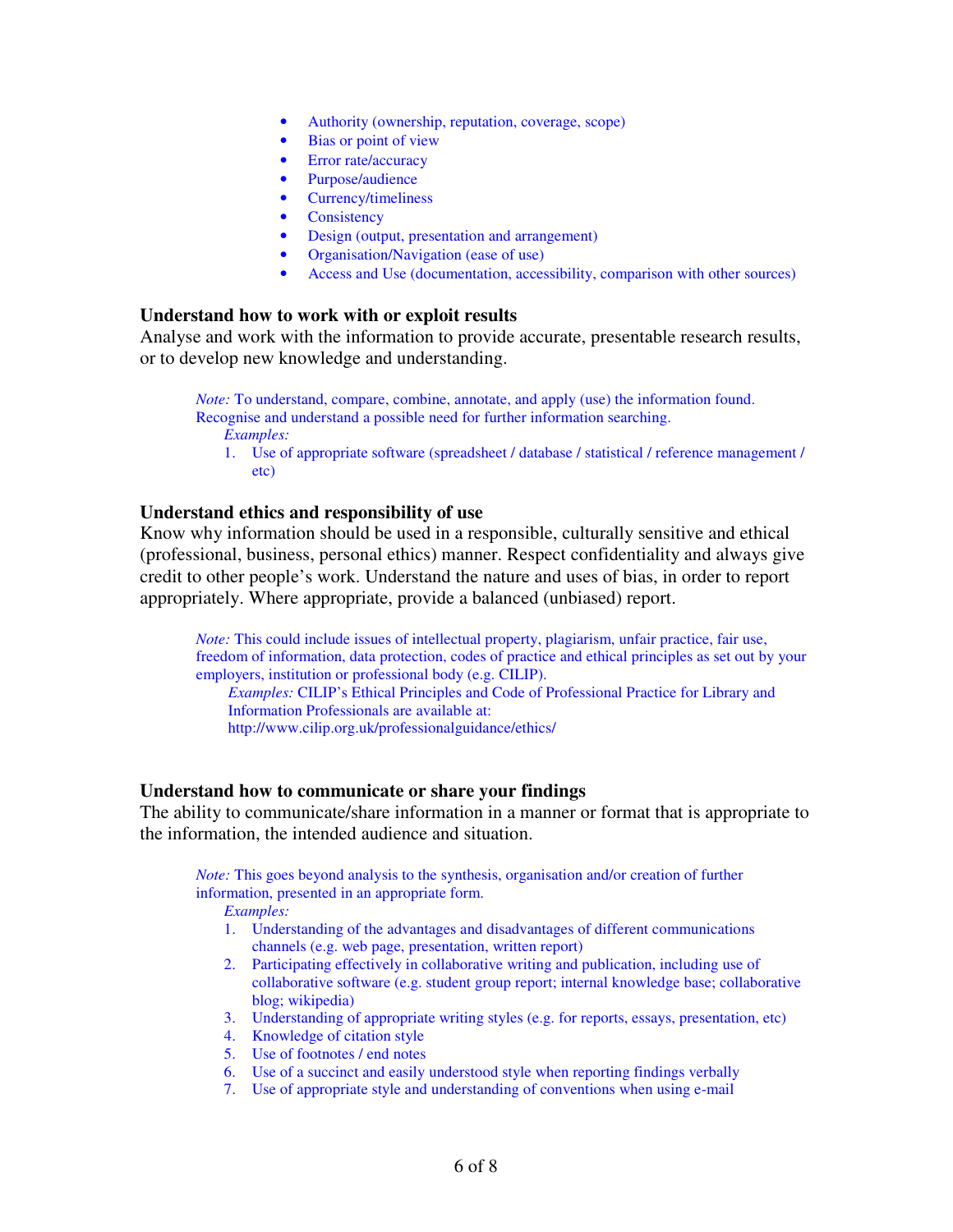### **Understand how to manage your findings**

Know how to store and manage the information you have acquired using the most effective methods available. Reflect critically on the process and achievement as well as on the sources found in order to learn from the experience of finding and using information.

*Note:* Continual or ongoing management for yourself and/or others.

*Examples:*

- 1. Consideration of re-finding resources (either locally or in the original) at a later date
- 2. Use of, and relocation in, filing cabinets and/or shelves for physical resources
- 3. Use of folders to organise computer-stored data
- 4. Organisation of e-mail and e-mail attachments
- 5. Use of appropriate software (spreadsheet / database / statistical / reference management / etc)
- 6. Security and backup copies
- 7. Tracking changes in documents
- 8. Personal content management

## **Conclusion**

The CILIP definition of information literacy was published in October 2004. We can only say that it is the most recent definition of which we know. Whether it will withstand the tests of time, and of colleagues, has yet to be discovered but CILIP hopes that the simple definition, followed by a list of skills that have both explanations and examples, will make it a definition for use across the UK. To help in its adoption by the different sectors and communities, further examples, a set of FAQs, and some case studies will be added to the CILIP Information Literacy web pages during the next few months (http://www.informationliteracy.org.uk/).

### **References**

American Library Association (1998) A Progress Report on Information Literacy: An Update on the American Library Association Presidential Committee on Information Literacy: Final Report. American Library Association, Chicago. Available at: http://www.ala.org/ala/acrl/acrlpubs/whitepapers/progressreport.htm. (27/08/2004)

Banwell, Linda, *et al*. The JISC User Behaviour Monitoring and Evaluation Framework. *Journal of Documentation* 60 (3) (2004): 302-320

CAUL (2004) *Australian and New Zealand Information Literacy Framework: principles, standards and practice.* 2nd ed. Editor: Alan Bundy. Adelaide, Australian and New Zealand Institute for Information Literacy, 2004. c. Australian and New Zealand Institute for Information Literacy (ANZIIL) and Council of Australian University Librarians (CAUL) Revised version of CAUL's Information Literacy Standards published in 2001. Available at: http://www.caul.edu.au/info-literacy/InfoLiteracyFramework.pdf. (19/09/2004)

Department of Education and Skills (2003) *Towards a unified e-learning strategy.* London: Department of Education and Skills. Available at http://www.dfes.gov.uk/consultations2/16/. (27/08/2004)